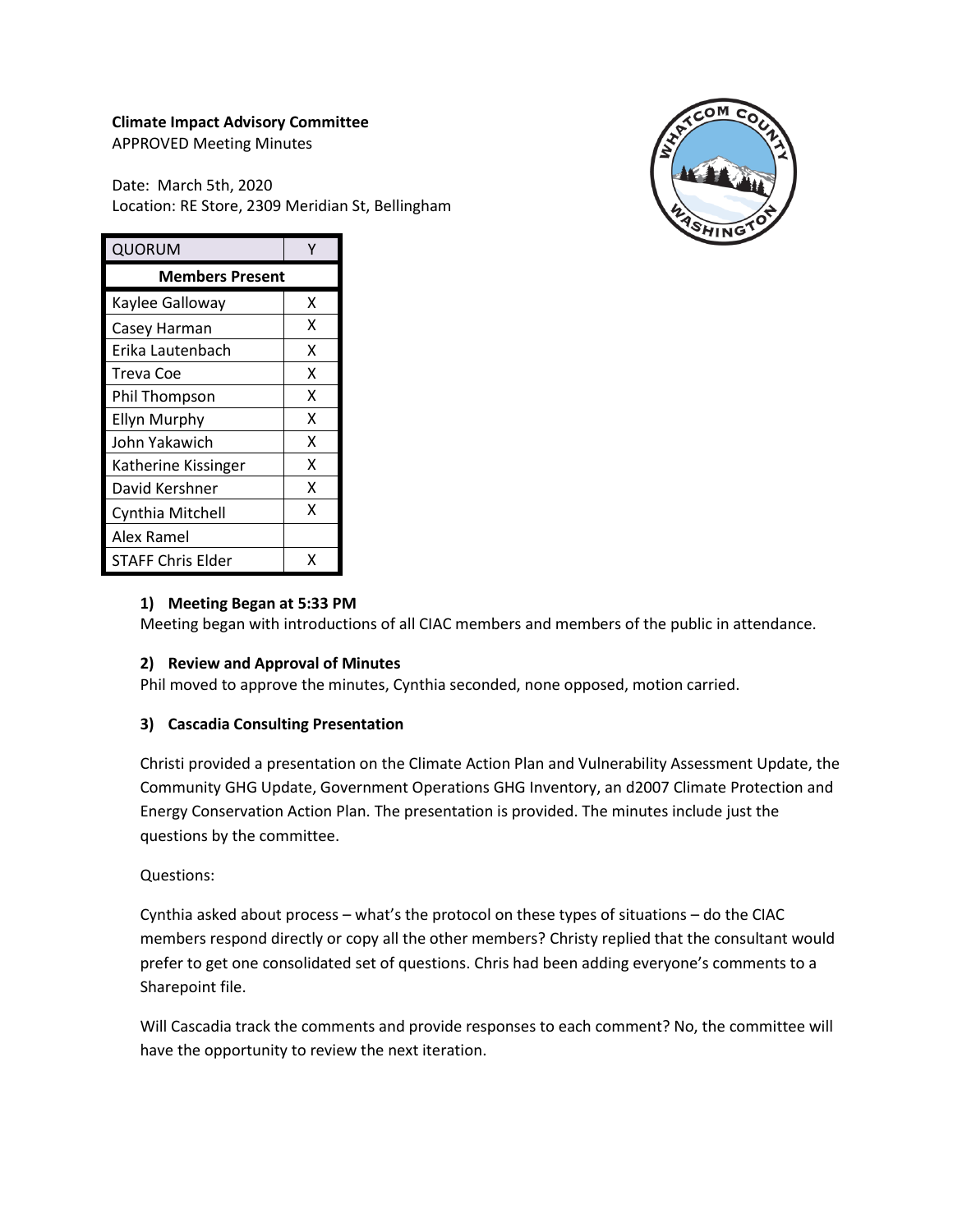The committee would like larger, overarching questions to have a response. Christy said they can provide responses to the high-level questions.

Erika mentioned that she was more interested in breaking out emissions by building versus department. Individual departments don't have authority to make changes, the facilities department does. Other committee members agreed.

Ellyn asked whether the county buildings are within distinct campuses. No, it's been more opportunistic when properties are available, although there are some "clusters". Ellyn then recommended consolidating the data more into campuses to help shrink the data.

John recommended perhaps providing more detail on each facility to provide more ways to display energy efficiency, energy intensity for example. Christy mentioned that due to the data this may make it challenging. Cynthia suggested this be pulled in to the Building and Energy Workgroup.

Phil asked about the electricity calculations and where the MW/CO2 value came from. Phil mentioned that the generation mix has changed recently such as Colstrip closing, was this included? Christy responded that the MW/CO2 data came from PSE in 2017. At that time only the County Courthouse was receiving PSE Green Direct electricity. The remaining county buildings were converted to PSE Green Direct program in August? 2019 and this will show up in a future GHG footprint. Christy also mentioned that the changes in energy supply would be a future discussion.

Phil asked about a public comment regarding the Lummi Island Ferry – the public comment suggested that the new Ferry would emit almost three times the CO2 of the current ferry, is this mentioned in the report somewhere? Chris responded that the emissions are somewhat speculative, but a comment will be added in the report.

Casey asked about CO2 use of contractors. The CO2 emissions from county contracts are not included. A fair amount of discussion followed. The upshot was that the report will include a note that contractors fuel usage was not included for the 2017 inventory. A suggestion was made to require contractors to provide fuel use as part of contracts. John mentioned that a similar suggestion can be made for collecting building data.

Phil asked if the CO2 emissions of vehicle were calculated from fuel purchases. Yes, the data is from the fuel purchase data.

Kaylee asked whether the Employee Commute data was county personal vehicles? Yes, the numbers are an estimate of commute based on where county employees live and work.

Casey asked about the solid waste emissions and what it represents. The Solid Waste represents the lifecycle Methane emissions from the solid waste. Cynthia asked for a note providing a comment that solid waste is not just about carbon, it's the waste stream. Christy replied that they would include it.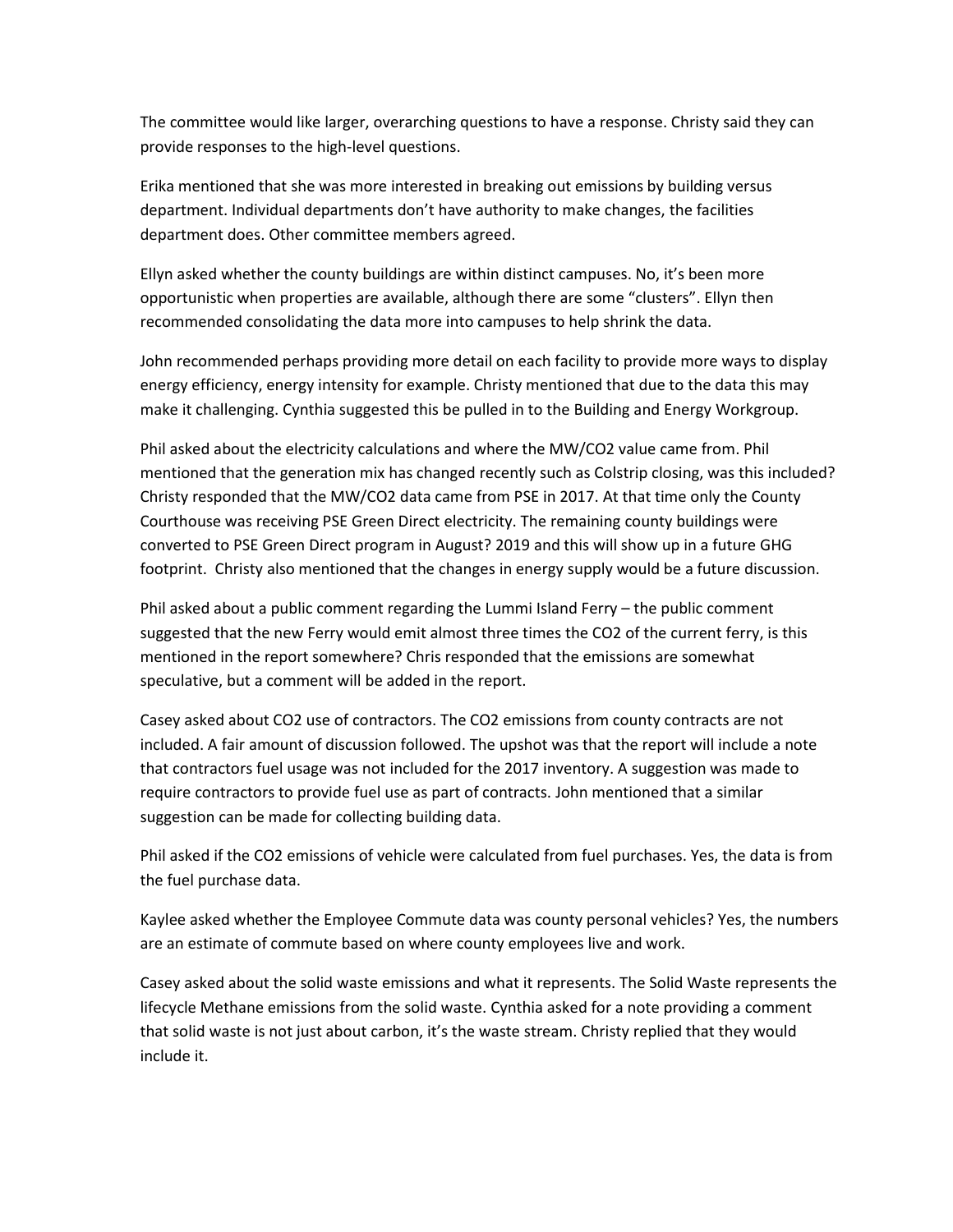Chris asked about how Cascadia would develop a comprehensive list of potential mitigation and adaption measures. Christy replied they will generate a list by looking in a number of different sources including the committee and prior work and bring it to the committee. Cascadia would then work with the committee to develop the criteria and rank the measures.

Ellyn noticed that there were names associated with roles and responsibilities in the 2007 Climate Action Plan and asked if any of those people still at the County. Chris mentioned that most are not.

Christy asked about whether the workgroups had started looking at the 2007 plan. Chris replied that no, the workgroups have not yet looked at the 2007 plan.

Chris asked Christy whether she wanted to listen into some of the workgroups to get a sense how Cascadia can engage with the workgroups. Christy responded that they would prefer to work with committee as their budget would not allow the time needed to work with each workgroup.

Ellyn mentioned that the workgroups could list out different strategies. Chris mentioned that in the land use workgroup they can quickly come up with a large list. Christy mentioned she can provide a template for strategies. Cynthia replied the she would prefer not to have any template.

Chris asked Christy when the strategies from the workgroups would fit into their work. Christy replied that by April would be fine.

Kaylee preferred to get a template from Cascadia. Christy replied that they can provide one as an example. Cynthia mentioned that the workgroups also need the 2007 measure updates. Chris mentioned that a lot of the county recommended measures could be determined fairly quickly.

Chris asked if Cascadia could provide a template in a week or so. Christy replied that an initial template could be provided, and once the criteria is agreed upon the template can be updated and the information brought into updated templates.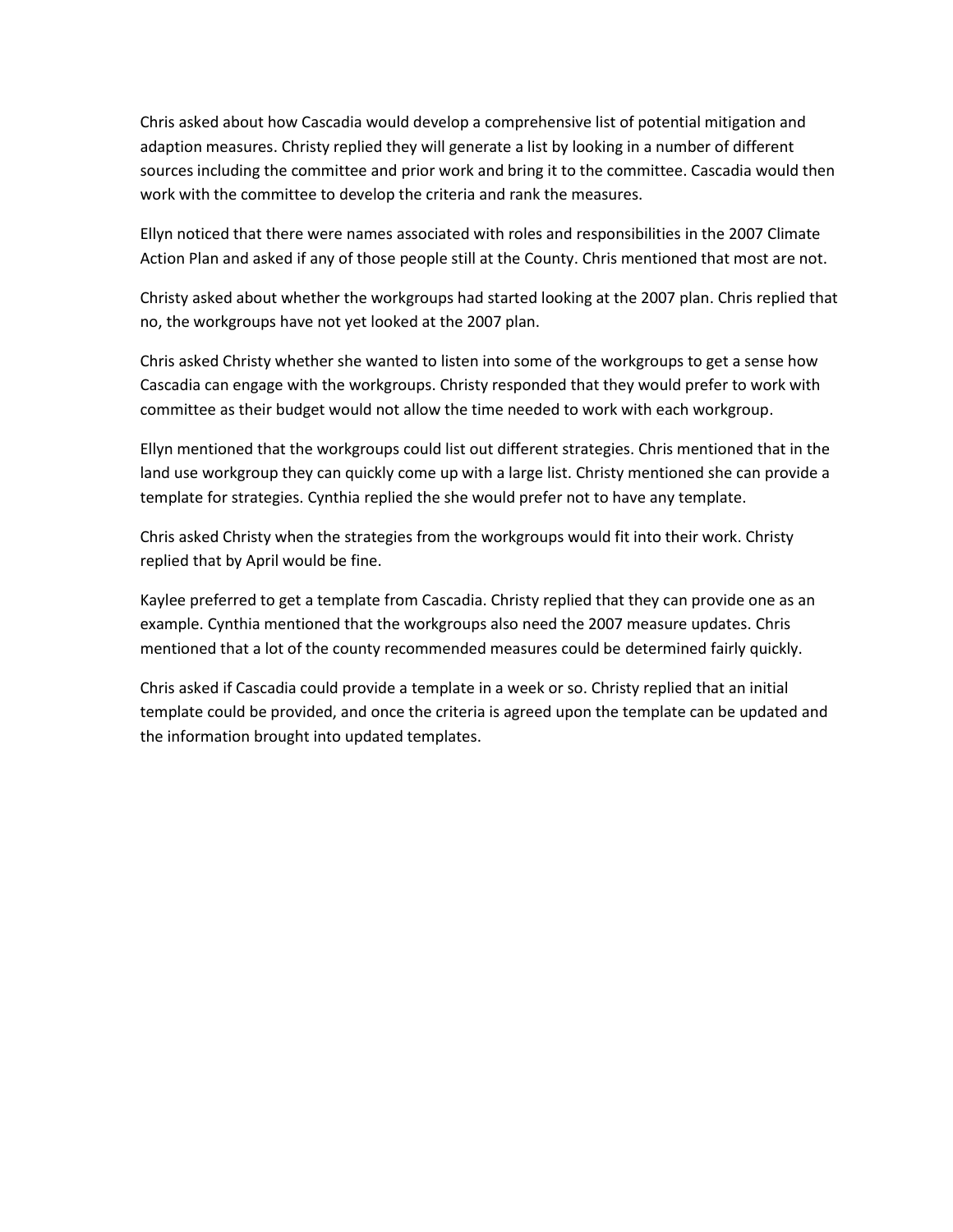### **4) Workgroups**

Natural Resource/Land Use Updates: Chris mentioned they met three times. They put together a workplan and have started compiling strategies.

Ellyn mentioned that workgroups should bring at least 5 strategies to the next committee meeting.

## **Energy/Buildings: Hasn't met yet**.

**Transportation:** Phil explained that the workgroup has met once and have a few more meeting scheduled. They talked about all the reports that are already out there, and reviewed them. He also mentioned he liked the near term and long-term action items.

Ellyn suggested we begin to use specific terms such as strategies, measures and actions items. Cynthia volunteered to provide the definitions to the group.

Phil brought up that adaptation and mitigation also need to be defined. Dave suggested using the 2007 plan terminology.

**Communication and Community Engagement:** Ellyn reported that the group has met. Dave talked about a meeting with Steve Garey to discuss how to communicate with a particular demographic like refinery workers.

Ellyn mentioned there were interesting insights in the Garey meeting such as don't use the term "just transition"- workers interpret this as "you're taking my job." It was also suggested to push the economic reality - reduced demand for fossil fuels coupled with growth in renewable energy. Also, large investors are divesting fossil fuel stocks. The suggestions were provided to help properly communicate with various stakeholders. Ellyn also mentioned the article in the Whatcom Watch on the ICLEI forest inventory.

# **5) Old/New Business**

Ellyn asked for bios. John will get his to Ellyn.

# **6) Public Comment**

Atul: The action of the county to reduce emissions will be quite modest, so the county may focus more on adaptation. He also recommended looking at the Hilary Franz report.

Bob Burr: He said he was frustrated and wants to know what the county is doing now. He pointed out that organizations can get bogged down in analysis. He asked to the committee, "If you submit the report tomorrow, what would you recommend?" He then states that If the recommendations would not change with more data, send the recommendations now.

Art Hiatt: Art said that acceptance will be determined by the economics and politics. The refinery workers may feel threatened by the changes, but others may already be feeling the impacts.